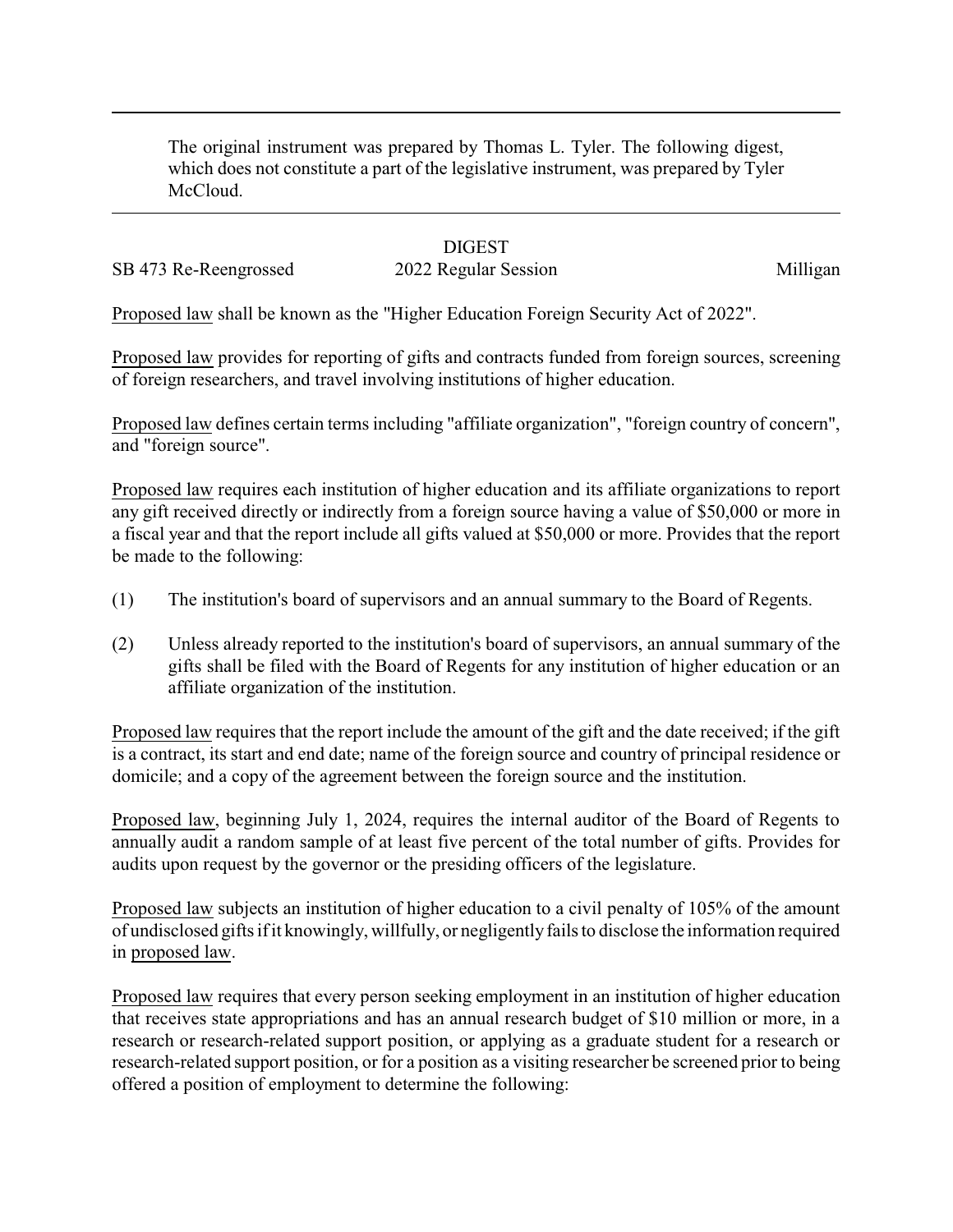- (1) Whether the person is a citizen of a foreign country and not a permanent resident of the United States.
- (2) Whether the person is a citizen or permanent resident of the United States who has any affiliation with an institution or program in a foreign country of concern.
- (3) Whether the person has at least one year of prior employment or training in a foreign country of concern, except for employment or training by an agencyof the United States government.

Proposed law requires foreign applicants to provide a copy of their current passport and the most recently submitted Online Nonimmigrant Visa Application, DS-160.

Proposed law requires every applicant to submit a complete resume and curriculum vitae, including every institution of higher education attended; all previous employment since the applicant's eighteenth birthday; a list of all published material for which the applicant received credit as an author, a researcher, or otherwise or to which the applicant contributed significant research, writing, or editorial support; a list of the applicant's current and pending research funding, and its amount, from any source, including the applicant's role on the project, and a brief description of the research; and a full disclosure of non-university professional activities, including any affiliation with an institution or program in a foreign country of concern. If an applicant has been continually employed or enrolled in a postsecondary education institution in the United States for 20 years or more, the resume may but does not have to, include employment history before the most recent twenty year period.

Proposed law requires review and verification of all materials submitted as well as attendance, employment, publications, and contributions listed in the application prior to any offer of a position to the applicant. Provides that verification steps may include the following:

- (1) Searching public databases for research publications and presentations.
- (2) Searching public conflict of interest records to identify any research publication or presentation that may have been omitted from the application.
- (3) Contacting employers from the previous 10 years to verify employment.
- (4) Contacting all institutions of higher education attended to verify enrollment and educational progress.
- (5) Searching public listings of persons subject to sanctions or restrictions under federal law.
- (6) Requesting further investigation, including but not limited to a second background check performed by the Federal Bureau of Investigation, the La. State Police, or other qualified local law enforcement agency, if any of the individual's information provided on the Form DS-160 raises any security concerns for the institution about the individual's relationship with a foreign country of concern.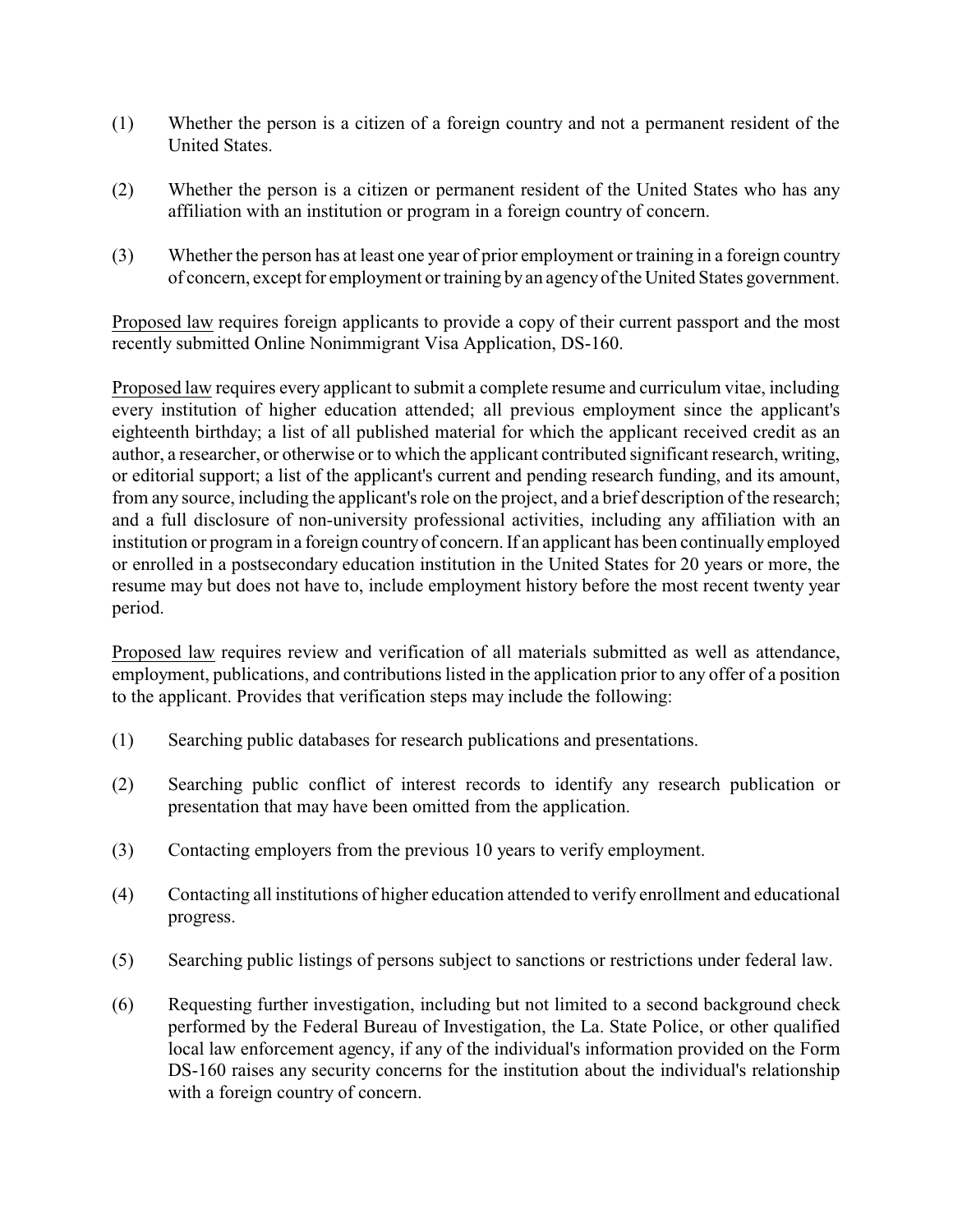Proposed law authorizes each institution to direct the approval of an applicant for hire based on a risk-based determination considering the nature of the research and the background and ongoing affiliations of the applicant.

Proposed law requires, by July 1, 2023, each institution receiving state appropriations and with a research budget of \$10 million or more to establish an international travel approval and monitoring program. Requires preapproval and screening by the institution for any employment-related foreign travel and employment-related foreign activities engaged in by all faculty, researchers, and research department staff. Provides that preapproval be based on the applicant's review and acknowledgment of guidance from the institution which relates to countries under sanctions or other restrictions imposed by the state or federal government, including any federal license requirement; customs rules; export controls; restrictions on taking institution property, including intellectual property, abroad; restrictions on presentations, teaching, and interactions with foreign colleagues; and other subjects important to the research and academic integrity of the institution.

Proposed law requires any person subject to proposed law traveling abroad representing their institution, upon return, to report any gifts of funds, or promises to pay by a foreign country of concern or any entity representing the interests of a foreign country of concern.

Proposed law requires each institution to maintain records of all foreign travel requests and approvals; expenses reimbursed by the institution during travel, including for transportation, food, and lodging; and payments and honoraria received during the travel and activities, including for transportation, food, and lodging; keep records of the purpose of the travel and any records related to the foreign activity review. Requires retention of records for at least three years or any longer period of time required by any law.

Proposed law requires an annual report of foreign travel to countries of concern listing individual travelers, foreign locations visited, and foreign institutions visited to the college or university's board of supervisors.

Proposed law requires office of legislative auditor to perform an operational audit on implementation of proposed law by July 1, 2025.

Effective July 1, 2023.

(Adds R.S. 17:1826.1 - 1826.4)

## Summary of Amendments Adopted by Senate

## Committee Amendments Proposed by Senate Committee on Judiciary B to the original bill

1. Makes technical change.